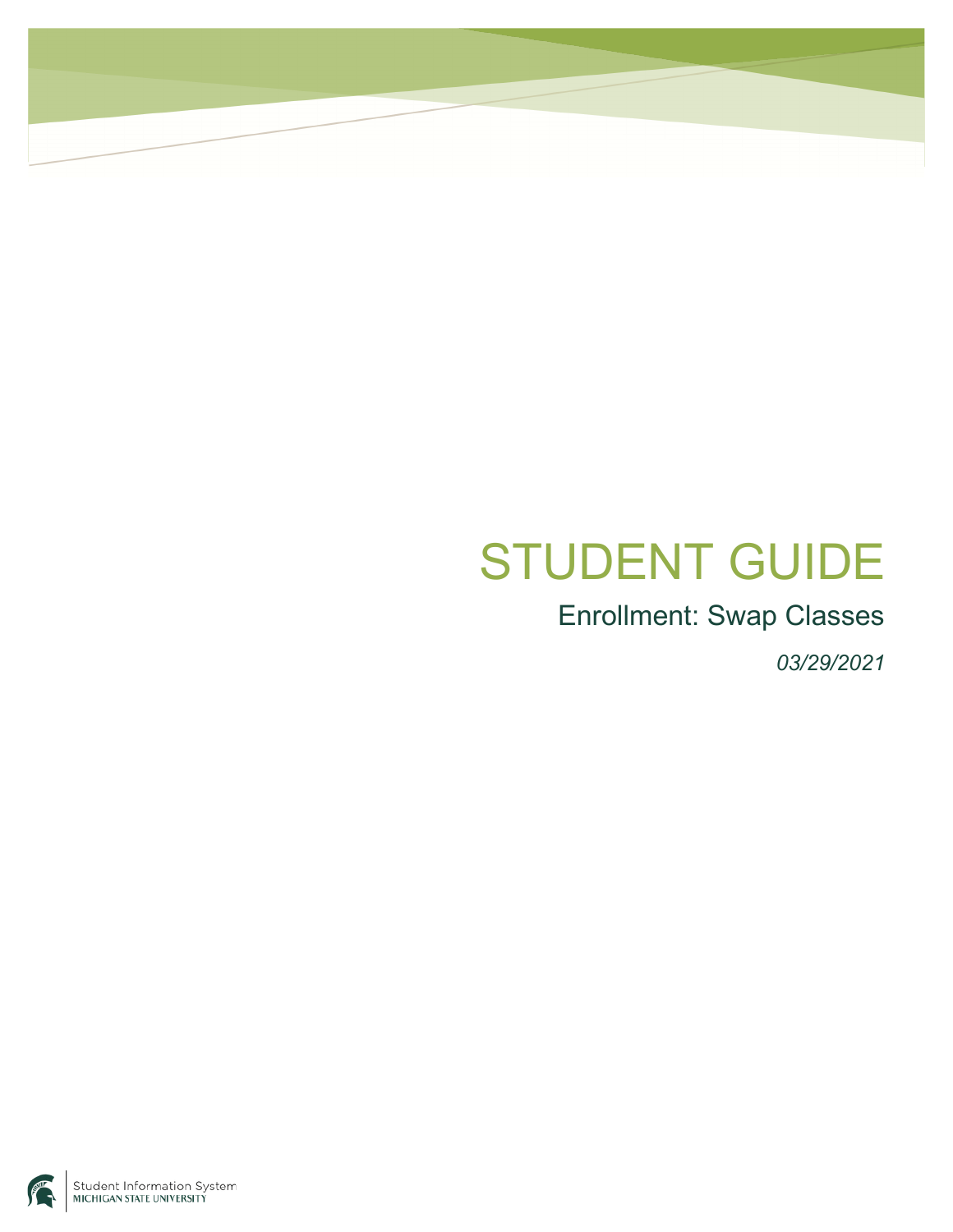

## **Enrollment: Swap Classes**



1. From the student home page, click the Classes tile.

The Manage Classes page will open with a list of menu items on the left.

2. Click Swap Classes from the left-side menu.

| < Students                 |                                                   | Select a Term | ω | ፧ |
|----------------------------|---------------------------------------------------|---------------|---|---|
| <b>Upgrode Notice</b>      | <b>Fall Semester 2020</b><br><b>Undergraduate</b> |               |   |   |
| View My Classes            | <b>Fall Semester 2021</b>                         |               |   |   |
| Class Search & Enroll      | Undergraduate                                     |               |   |   |
| ₹<br><b>Drop Classes</b>   |                                                   |               |   |   |
| <b>Swap Classes</b>        |                                                   |               |   |   |
| Class & Exam Calendar<br>₻ |                                                   |               |   |   |
| Shopping Cart<br>局         |                                                   |               |   |   |

- 3. Select the Semester. The Swap Classes page will open.
- 4. In the Swap This Class section, click the drop-down and select the course you no longer wish to keep.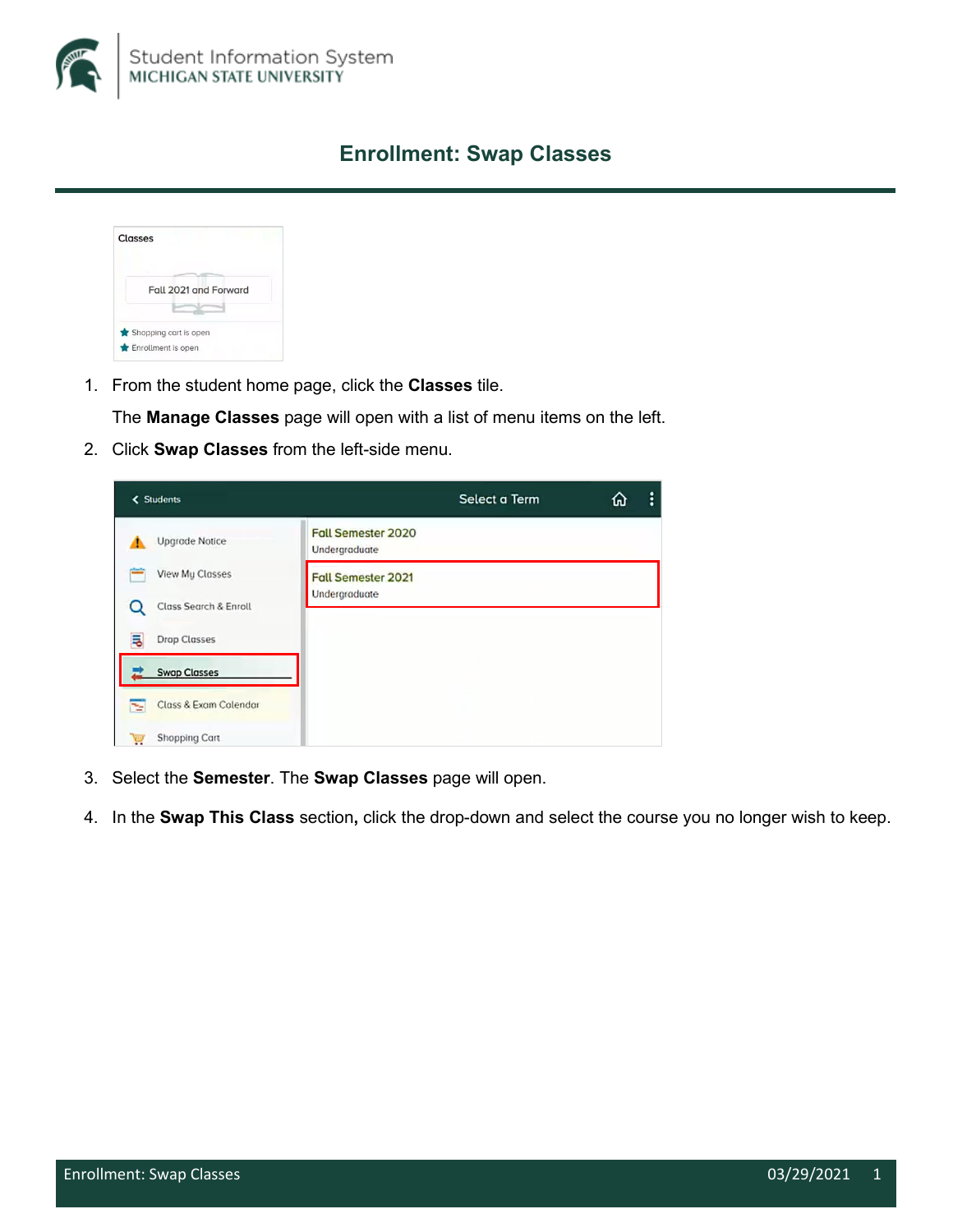

| < Students                                                               | <b>Swap Classes</b>                                                                  | ⋒      |
|--------------------------------------------------------------------------|--------------------------------------------------------------------------------------|--------|
| <b>Fall 2021</b><br>Change<br>Undergraduate<br>Michigan State University |                                                                                      |        |
| Upgrade Notice                                                           | <b>Swap Classes</b>                                                                  | Search |
| ≕<br>View My Classes                                                     | Select the class you wish to swap then select the class you wish to replace it with. |        |
| Class Search & Enroll<br>Q                                               | Swap This Class                                                                      |        |
| 局<br><b>Drop Classes</b>                                                 | Select from your schedule                                                            |        |
| <b>Swap Classes</b><br>ᅹ                                                 |                                                                                      |        |
| Class & Exam Calendar<br>τ                                               | <b>With This Class</b><br>Search for Classes                                         |        |
|                                                                          | $\bullet$<br>Class Search<br>$\check{~}$                                             |        |
| Shopping Cart<br>W                                                       | Or<br>Select from Shopping Cart                                                      |        |
| Ë<br>Planner                                                             | <b>B</b><br>$\check{ }$                                                              |        |
| Enroll by My Requirements<br>V                                           | Or<br><b>Enter Class Number</b>                                                      |        |
| 曲<br><b>Enrollment Dates</b>                                             | $\bullet$                                                                            |        |

- 5. With This Class: You have three options to search for a replacement class:
	- A. Option 1 Class Search: Click the drop-down to search the Course Catalog.

| < Students                                                               | <b>Swap Classes</b>                                                                  | ⋒             |
|--------------------------------------------------------------------------|--------------------------------------------------------------------------------------|---------------|
| <b>Fall 2021</b><br>Change<br>Undergraduate<br>Michigan State University |                                                                                      |               |
| Upgrade Notice                                                           | <b>Swap Classes</b>                                                                  | <b>Search</b> |
| View My Classes                                                          | Select the class you wish to swap then select the class you wish to replace it with. |               |
| Class Search & Enroll<br>Q                                               | <b>Swap This Class</b>                                                               |               |
| 局<br><b>Drop Classes</b>                                                 | Select from your schedule                                                            |               |
| <b>Swap Classes</b>                                                      | $\check{ }$                                                                          |               |
| Class & Exam Calendar<br>$\overline{\phantom{a}}$                        | <b>With This Class</b><br>Search for Classes                                         |               |
| Shopping Cart<br>γij                                                     | Class Search<br>Or                                                                   |               |
| Ë<br>Planner                                                             | Select from Shopping Cart<br>6<br>$\check{ }$                                        |               |
| Enroll by My Requirements<br>M                                           | Or<br><b>Enter Class Number</b>                                                      |               |
| 曲<br><b>Enrollment Dates</b>                                             | $\bullet$                                                                            |               |

- i. Click the Search in the top right corner
- ii. Enter a keyword (e.g. course, subject, class or topic)

| Search For Classes |  |
|--------------------|--|
|                    |  |

- iii. Click the Go arrow.
- iv. Select a class from the search results list.
- v. On the Course Information page, select a course offering.
- vi. Complete Step 1 of 3: Review Class Selection and click Next.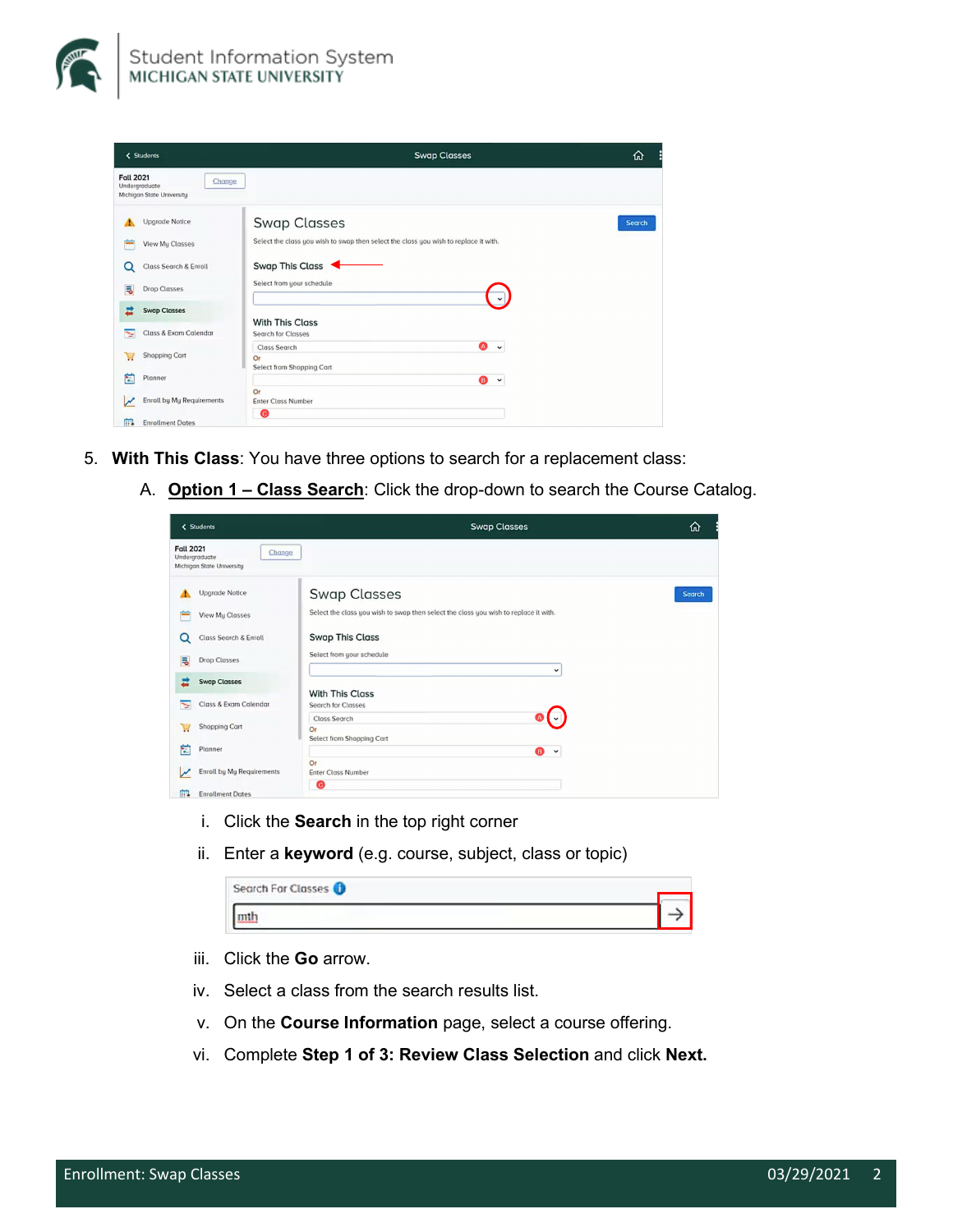



- vii. Compete Step 2 of 3: Review Class Preferences:
	- Enroll or Add to Shopping Cart? The Enroll option will default
	- Add to waitlist if class is full? Yes or No
	- Click Accept.

| $\times$ Exit                                                                                                                                                               | <b>Swap Classes</b>                                                                                                                                                                                                                                                                             | 2          |
|-----------------------------------------------------------------------------------------------------------------------------------------------------------------------------|-------------------------------------------------------------------------------------------------------------------------------------------------------------------------------------------------------------------------------------------------------------------------------------------------|------------|
| <b>Fall 2021</b><br>Undergraduate<br>Michigan State University                                                                                                              |                                                                                                                                                                                                                                                                                                 | < Previous |
| <b>Review Class Selection</b><br>$\mathbf{1}$<br>Complete<br><b>Review Class Preferences</b><br>In Progress<br>Confirm Class Swap<br>$\overline{\mathbf{3}}$<br>Not Started | Step 2 of 3: Review Class Preferences<br>MTH 101 Quantitative Literacy I<br>Class Comp Lecture - Class Sect 025 - Class Nbr 20<br>Do you wish to enroll or add the class to your Shopping Cart?<br>$\bullet$ Enroll<br>○ Add to Shopping Cart<br><b>No</b><br>Add to waitlist if class is full? | Accept     |

- viii. Complete Step 3 of 3: Confirm Class Swap.
	- **Confirm replaced class.**  $\bullet$
	- Confirm new class.
	- Click Submit and click Yes on the pop-up confirmation.

| $\times$ Exit                                                                                                                       |                                                                                                       | <b>Swap Classes</b>                              |                      |                                                                                                | Ŧ                     |
|-------------------------------------------------------------------------------------------------------------------------------------|-------------------------------------------------------------------------------------------------------|--------------------------------------------------|----------------------|------------------------------------------------------------------------------------------------|-----------------------|
| <b>Fall 2021</b><br>Undergraduate<br>Michigan State University                                                                      |                                                                                                       |                                                  |                      |                                                                                                | ₹ Previous            |
| <b>Review Class Selection</b><br>$\mathbf{1}$<br>Complete<br><b>Review Class Preferences</b><br>$\overline{\mathbf{z}}$<br>Complete | Step 3 of 3: Confirm Class Swap<br>You are replacing these Classes<br>MTH 101 Quantitative Literacy I |                                                  |                      |                                                                                                | Submi                 |
|                                                                                                                                     | Closs                                                                                                 | Session                                          | <b>Meeting Dates</b> | Daus and Times                                                                                 | Seats                 |
| <b>Confirm Class Swap</b><br>$\overline{3}$<br>Visited                                                                              | Class Comp Recitation - Class Sect 001 - Class Nbr 20856                                              |                                                  |                      | Regular Academic Session 09/01/2021 - 12/12/2021 Thursday 8:30AM to 9:50AM Open Seats 30 of 31 |                       |
|                                                                                                                                     | Class Comp Lecture - Class Sect LEC2 - Class Nbr 20885                                                |                                                  |                      | Regular Academic Session 09/01/2021 - 12/12/2021 Tuesday 8:30AM to 9:50AM                      | Open Seats 246 of 247 |
|                                                                                                                                     | With this Class<br>MTH 101 Quantitative Literacy I<br>Option Status Open                              |                                                  |                      |                                                                                                |                       |
|                                                                                                                                     | Class                                                                                                 | Session                                          | <b>Meeting Dates</b> | Days and Times                                                                                 | Seats                 |
|                                                                                                                                     | Class Comp Lecture - Class Sect 025 - Class Nbr 20880                                                 | Regular Academic Session 09/01/2021 - 12/12/2021 |                      | Tuesday Thursday 4:10PM to 5:30PM Open Seats 32 of                                             | ٠<br>٠                |

A Confirmation page will appear with a green checkmark indicating that the class has been swapped.